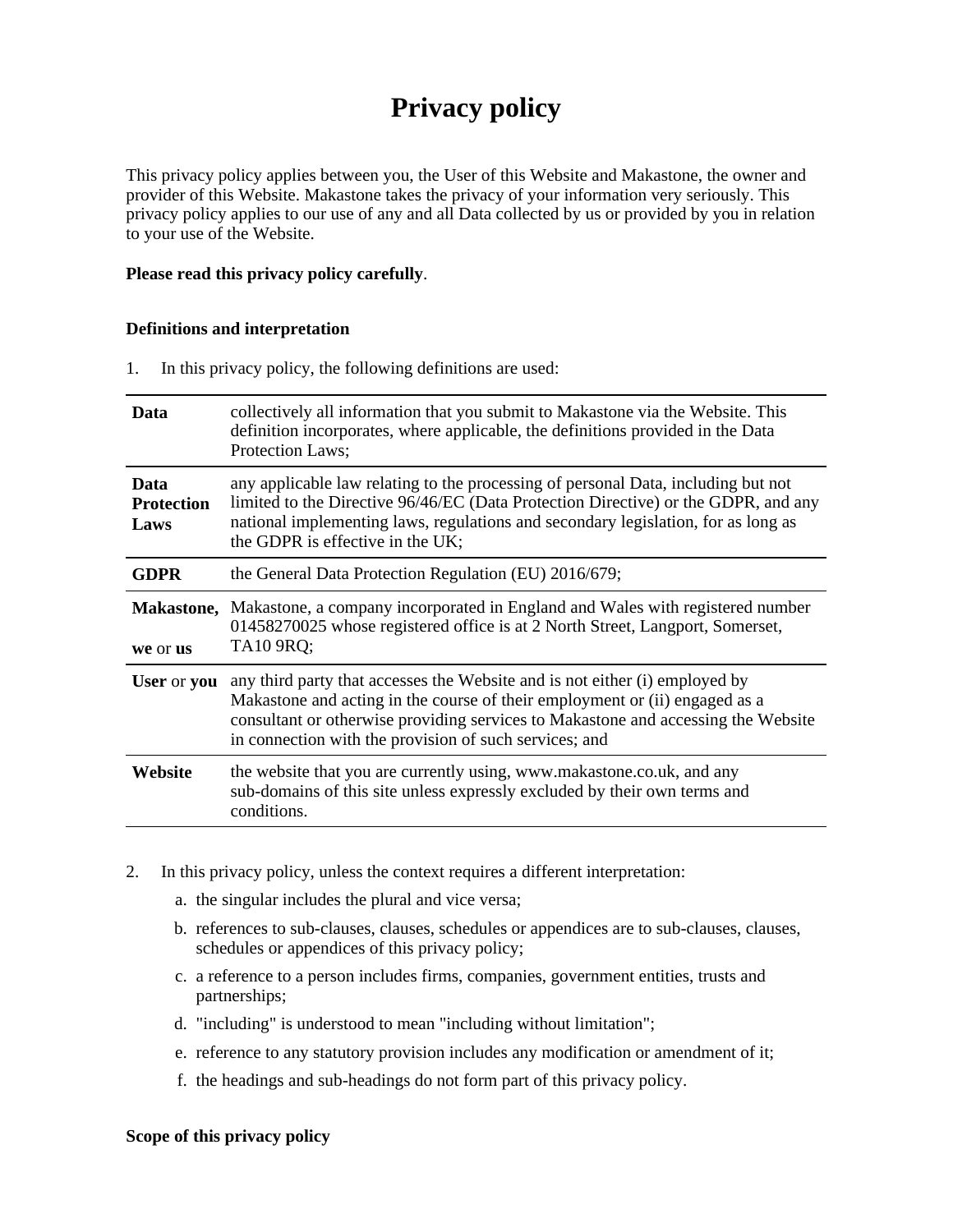- 3. This privacy policy applies only to the actions of Makastone and Users with respect to this Website. It does not extend to any websites that can be accessed from this Website including, but not limited to, any links we may provide to social media websites.
- 4. For purposes of the applicable Data Protection Laws, Makastone is the "data controller". This means that Makastone determines the purposes for which, and the manner in which, your Data is processed.

#### **Data collected**

- 5. We may collect the following Data, which includes personal Data, from you:
	- a. name;
	- b. contact Information such as email addresses and telephone numbers;

in each case, in accordance with this privacy policy.

# **How we collect Data**

- 6. We collect Data in the following ways:
	- a. data is given to us by you; and
	- b. data is collected automatically.

# **Data that is given to us by you**

- 7. Makastone will collect your Data in a number of ways, for example:
	- a. when you contact us through the Website, by telephone, post, e-mail or through any other means;
	- b. when you use our services;

in each case, in accordance with this privacy policy.

# **Data that is collected automatically**

- 8. To the extent that you access the Website, we will collect your Data automatically, for example:
	- a. we automatically collect some information about your visit to the Website. This information helps us to make improvements to Website content and navigation, and includes your IP address, the date, times and frequency with which you access the Website and the way you use and interact with its content.

# **Keeping Data secure**

- 9. We will use technical and organisational measures to safeguard your Data, for example:
	- a. access to your account is controlled by a password and a user name that is unique to you.
	- b. we store your Data on secure servers.
- 10. We are certified to ISO 27001. This family of standards helps us manage your Data and keep it secure.
- 11. Technical and organisational measures include measures to deal with any suspected data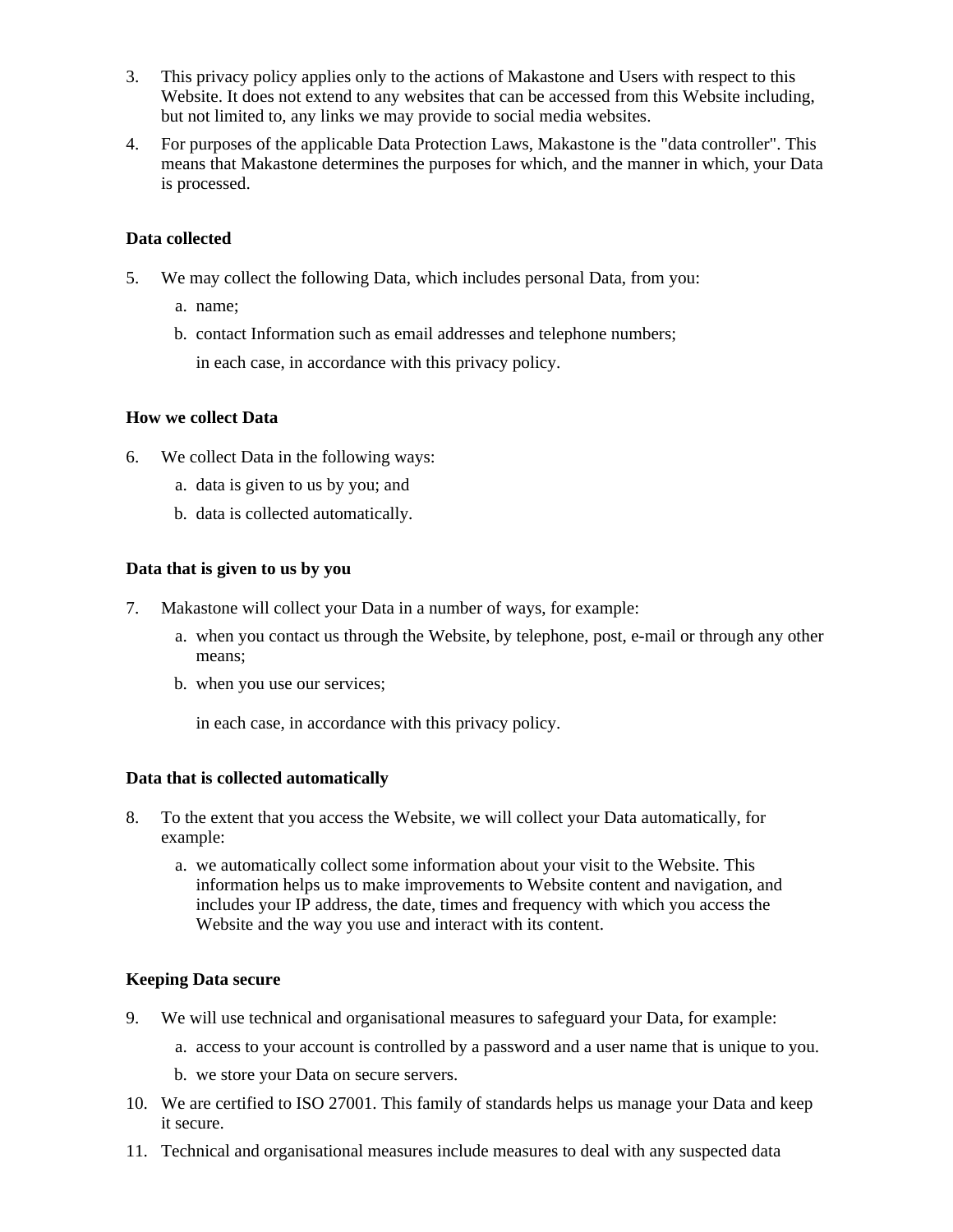breach. If you suspect any misuse or loss or unauthorised access to your Data, please let us know immediately by contacting us via this e-mail address: info@makastone.co.uk.

12. If you want detailed information from Get Safe Online on how to protect your information and your computers and devices against fraud, identity theft, viruses and many other online problems, please visit www.getsafeonline.org. Get Safe Online is supported by HM Government and leading businesses.

# **Data retention**

- 13. Unless a longer retention period is required or permitted by law, we will only hold your Data on our systems for the period necessary to fulfil the purposes outlined in this privacy policy or until you request that the Data be deleted.
- 14. Even if we delete your Data, it may persist on backup or archival media for legal, tax or regulatory purposes.

# **Your rights**

- 15. You have the following rights in relation to your Data:
	- a. **Right to access** the right to request (i) copies of the information we hold about you at any time, or (ii) that we modify, update or delete such information. If we provide you with access to the information we hold about you, we will not charge you for this, unless your request is "manifestly unfounded or excessive." Where we are legally permitted to do so, we may refuse your request. If we refuse your request, we will tell you the reasons why.
	- b. **Right to correct** the right to have your Data rectified if it is inaccurate or incomplete.
	- c. **Right to erase** the right to request that we delete or remove your Data from our systems.
	- d. **Right to restrict our use of your Data** the right to "block" us from using your Data or limit the way in which we can use it.
	- e. **Right to data portability** the right to request that we move, copy or transfer your Data.
	- f. **Right to object** the right to object to our use of your Data including where we use it for our legitimate interests.
- 16. To make enquiries, exercise any of your rights set out above, or withdraw your consent to the processing of your Data (where consent is our legal basis for processing your Data), please contact us via this e-mail address: info@makastone.co.uk.
- 17. If you are not satisfied with the way a complaint you make in relation to your Data is handled by us, you may be able to refer your complaint to the relevant data protection authority. For the UK, this is the Information Commissioner's Office (ICO). The ICO's contact details can be found on their website at https://ico.org.uk/.
- 18. It is important that the Data we hold about you is accurate and current. Please keep us informed if your Data changes during the period for which we hold it.

# **Links to other websites**

19. This Website may, from time to time, provide links to other websites. We have no control over such websites and are not responsible for the content of these websites. This privacy policy does not extend to your use of such websites. You are advised to read the privacy policy or statement of other websites prior to using them.